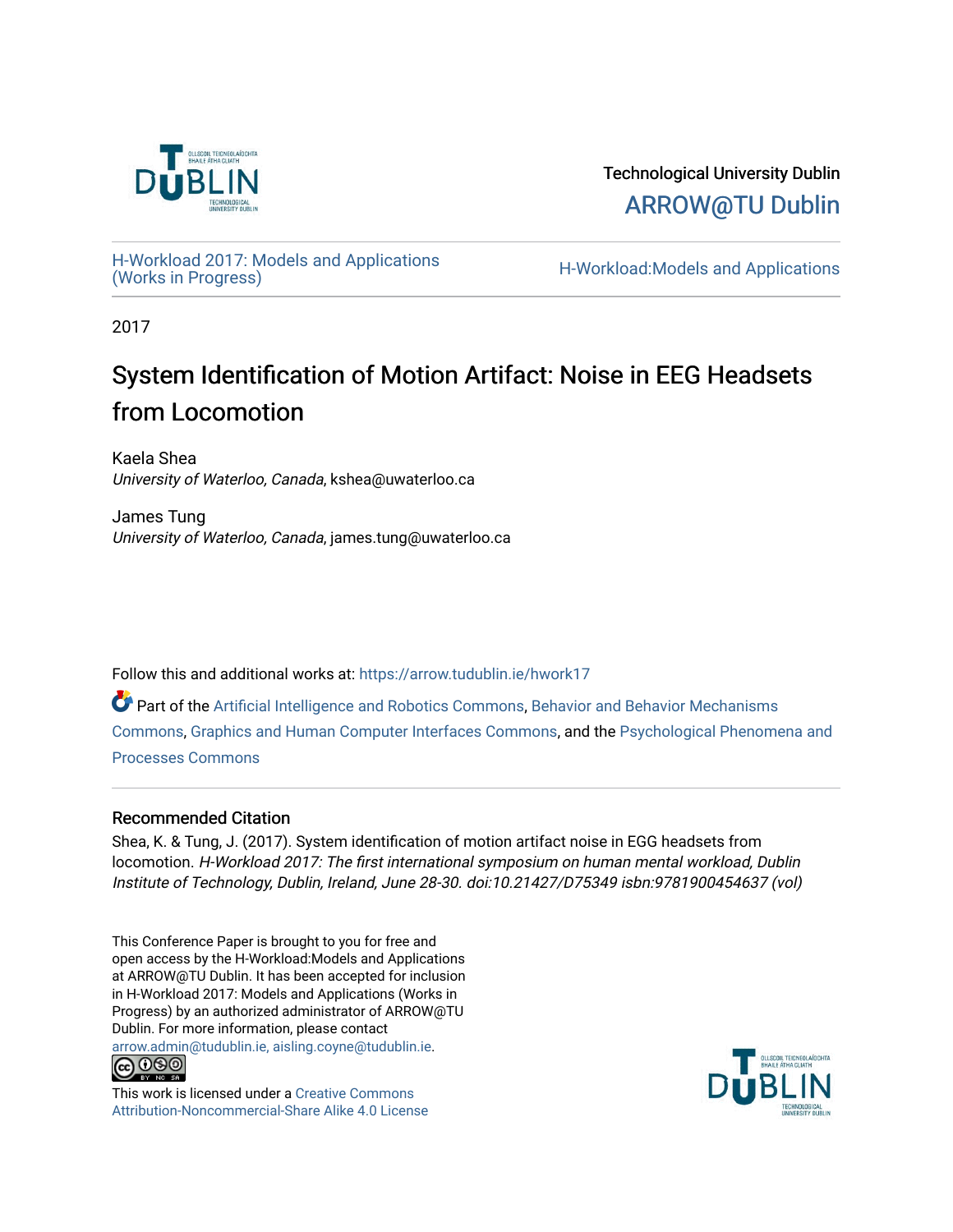# System Identification of Motion Artifact Noise in EEG Headsets from Locomotion

Kaela Shea<sup>1</sup> and James Tung<sup>1</sup>

University of Waterloo, Department of Mechanical and Mechatronics Engineering, Waterloo ON N2L 3G1, Canada? kshea@uwaterloo.ca, james.tung@uwaterloo.ca

Abstract. Fall prevention for geriatric populations is a growing concern among clinicians and researchers due to severe risk of morbidity and loss of independence. Emerging evidence has demonstrated that mental workload while walking influences gait stability and the risk for falling. Electroencephalography (EEG) presents a potential method to provide objective measures of mental workload, particularly during daily activities. Noise introduced to the EEG signal during motion, however, is restrictive. The study presented in the following paper isolates EEG signal noise attained from gait for a commercially accessible EEG system, the Emotiv. Time and spectral system identification techniques were applied to model motion-induced artifacts given head linear and angular movement data. During gait of varying speeds (1.4-5.8 km/h), frequency and time domain system identification techniques were unable to accurately model the relationship between head movement and EEG signal noise with accuracies between 1% and 11% fit. However, analysis of data obtained during activities eliciting higher amplitudes of head movement (i.e., double-footed jumping) resulted in a high accuracy in linear system modelling, ranging from 68% to 74% fit, suggesting a dead-zone nonlinearity. Isolated EEG noise signals provide a ground truth measurement of the Emotiv system to estimate signal to noise ratio (SNR). Results of the SNR determined that, during gait, EEG signals are 8 to 20 times the power of gait-induced noise providing confidence in EEG recordings during ambulatory monitoring.

Keywords: EEG, System Identification, Motion, Geriatric Assessment, Ambulatory Monitoring

# 1 Introduction

Falls are a major risk of morbidity for elderly individuals and are severely detrimental to their independence [1]. Not only are falls more dangerous to the elderly, but impairments in cognition, balance, muscle strength, and sensory inputs all

<sup>?</sup> Research supported by the National Sciences and Engineering Research Council of Canada (NSERC)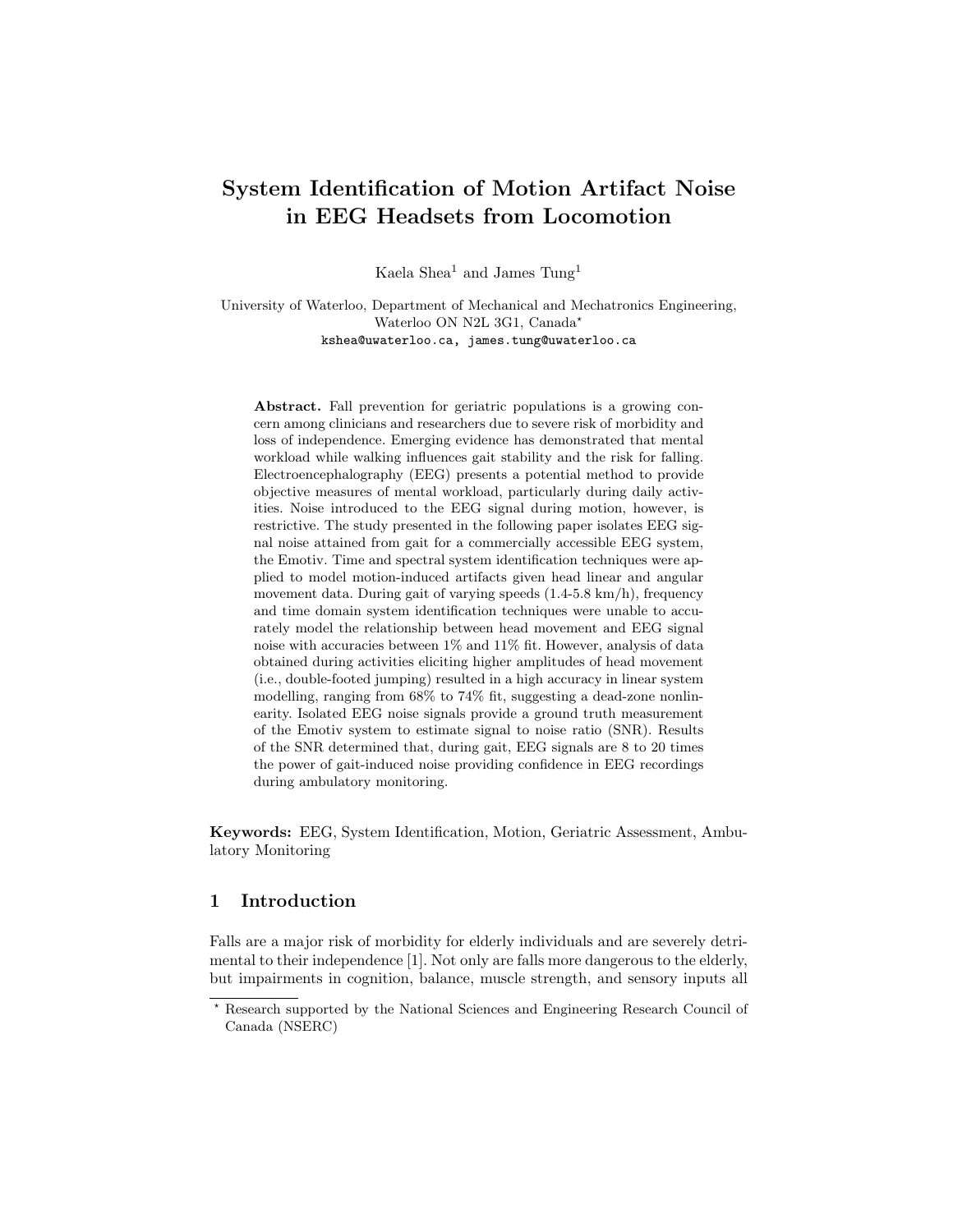contribute to an increased risk of falling in the geriatric population [2]. An estimated 30% of individuals aged 65 years and older experience at least one fall each year, a rate which increases with age [3]. As falls have the potential to drastically limit an individual's independence, the impact is felt throughout a community in an increased demand in caregiving. While awareness of falls among geriatric populations continues to gain traction with researchers and clinicians, preventative measures still receive relatively little clinical attention. The main barriers to effective intervention to potential falls in the elderly population are time and knowledge deficits in health care providers [2].

Research examining fall prevention programs have demonstrated moderately effectiveness. A review of the literature yielded 60 randomized control trials supporting the effectiveness of health-care based, and community based, fall prevention programs [2], further supported by cost-benefit economic analyses [4]. There are many strategies for fall prevention including: education, modification of the home environment, and physical training [5]. Interventions that utilize individualized assessments to target key risk(s) has proven to be the most effective within community based fall prevention programs ([2], [6]). A common protocol in fall prevention techniques involve identifying risk factors, assessing levels of risk, and implementation of an individualized prevention plan [7]. While assessment tools are accurate and sensitive, individualized assessment and planning are time consuming and resource intensive ([5],[7]). To reduce assessment burden on clinicians, technology has been leveraged to provide more sensitive tools.

Recently, cognitive deficits have been associated with an increased risk for falls. Numerous studies have demonstrated an interdependence between gait instability and cognitive impairment in older adults [1]. For example, Iersel et al. [8] demonstrated the relationship between performance on working memory tasks and reduced gait stability. Gait becomes an increasingly challenging activity, demanding more of the mental resources that diminishes due to aging ([9], [10], [11]). Mental workload describes the amount neural processing power, or cognitive resources, required for successful performance of a given task. Cognitive theory posits there is limited capacity for executive functioning, such as working memory and the ability to process novel information  $(12)$ ,  $[13]$ ). As elderly individuals must dedicate more mental workload resources to the action of maintaining a stable gait, additional tasks may negatively impact gait performance (i.e., dual-tasking) ([9], [11]). While previous research examining dual-task effects have focused on sensitive gait performance metrics (e.g., step time variability), complementary methods to measure levels of mental workload are few.

To address the need for more sensitive metrics of mental workload to assess fall risk, electroencephalography (EEG) presents a potential method [14]. Briefly, EEG measures electrical activity associated with neurocognitive function through electrodes applied to the scalp to capture a summation of post synaptic potentials across a broad neural area [13]. This neurophysiological technique allows for movement of the participant, as the subject is restricted only by light weight electrodes and miniaturized amplifiers [15]. The high temporal resolution of the EEG allows immediate neurological reactions to stimuli to be recorded. Based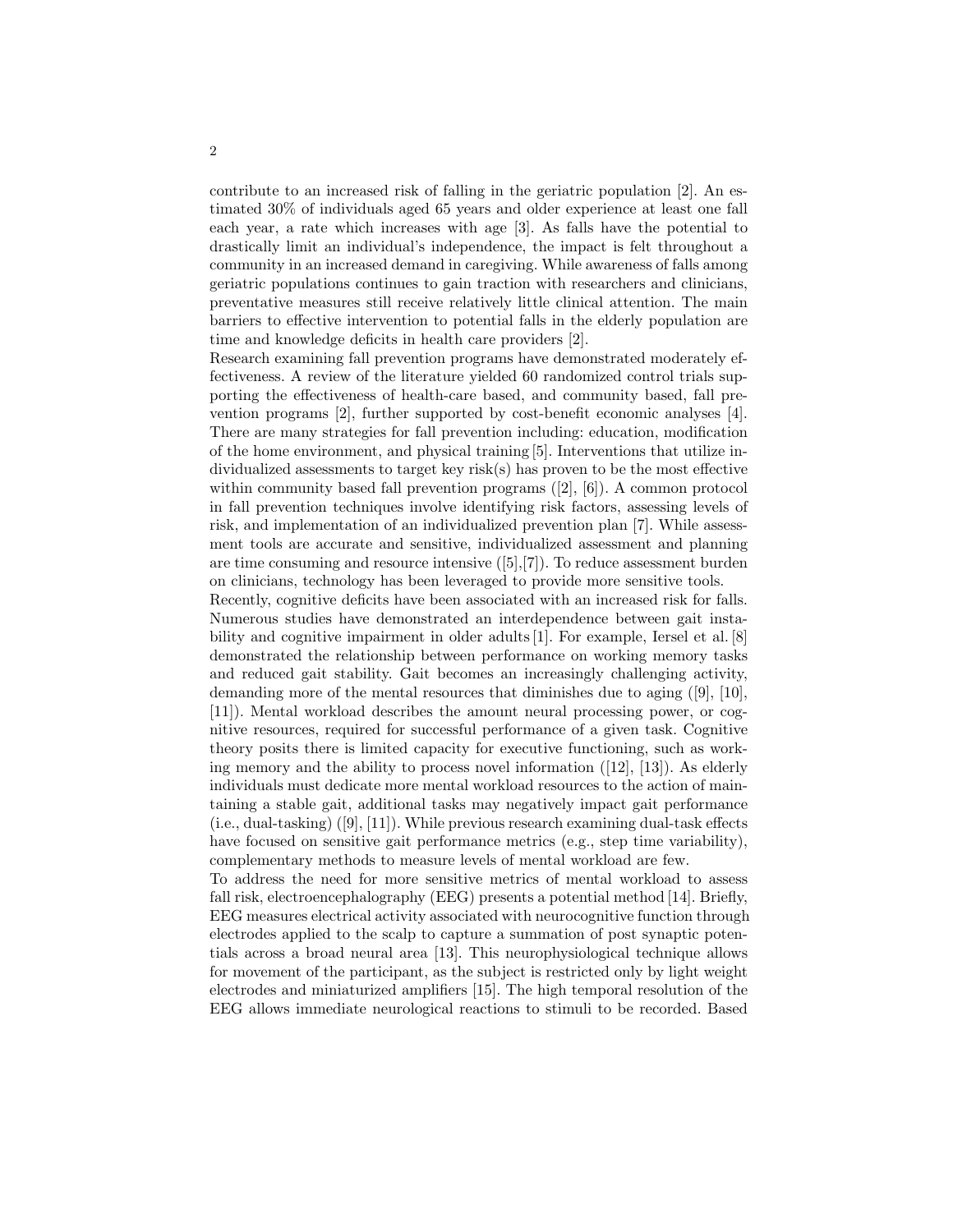on existing literature, oscillatory frequency information of the EEG signal can provide insight into the functional networks of the cortex as a defined range of frequencies are correlated with specific brain activities[13]. The adult human brain is capable of five distinct frequency bands: Delta, Theta, Alpha, Beta, and Gamma. The two spectra relevant for measurement of mental workload using EEG technology are Theta (4-7 Hz) and Alpha (7- 13 Hz), measured primarily at the dorsolateral prefrontal cortex ([13],[16]). Studies measuring Alpha and Theta waves using EEG technology demonstrate decreases in Alpha band power and increases in Theta band power during increasingly challenging working memory tasks, with strong reliability in measuring mental workload ([17],[13]).

While traditional EEG systems are resource-intensive and require long setup times, recent commercialization of EEG headsets have provided a promising alternative to acquire EEG signals  $(18,19)$ . A key feature is the use of convenient saline electrodes mounted to an adjustable headset, significantly reducing time required to prepare gel electrodes in traditional EEG systems. Lin et al. [20] successfully measured steady state evoke potentials using the Emotiv system during treadmill walking that mimics day-to-day gait. Furthermore, Duvinage et al. [21] evaluated the intrinsic performance of the Emotiv headset relative to a research grade ANT Waveguard system. While the researchers concluded that Emotiv performance proved acceptable, the study found that the medical grade system did significantly outperform the Emotiv during motion [21]. Our lab proposes using a commercially available EEG system, the Emotiv, to measure mental workload during daily routines as part of a wearable fall risk assessment system. By directly measuring workload in daily life, individuals may be assessed for specific activities that contribute to high mental workload levels and increase their risk of falling. This detailed information can be used to identify individual risks and generate intervention prevention targets.

Despite the potential of commercial EEG technology for attaining a new perspective on mental workload recording, constraining factors limit the use of EEG systems outside of a research lab. In particular, motion artifacts restrict the acquisition of sufficiently high quality signals [22]. Motion artifacts in EEG are difficult to identify and obscure neural information. Many simple artifact removal techniques result in the degradation of the quality of signals of interest [23]. Even powerful signal processing tools such as Blind Source Separation, including Independent Component Analysis (ICA), are associated with high computational expense and cannot reliably mitigate noise induced through full body motion ([24], [23]).

An extensive review of methods for the detection and removal of artifacts from scalp EEG revealed no universally accepted artifact detection or rejection technique [23]. Identifying the characteristics of artifacts remains the most important step in mitigating their influence on signals. However, in absence of ground truth motion artifact data in literature, popular methods for removing EEG artifacts rely on estimating the influence of poorly characterized artifacts in data [23]. Oliveira et al [24] stated the influence of motion on EEG must be recorded directly to develop sufficient understanding of the corrupting artifact. Head move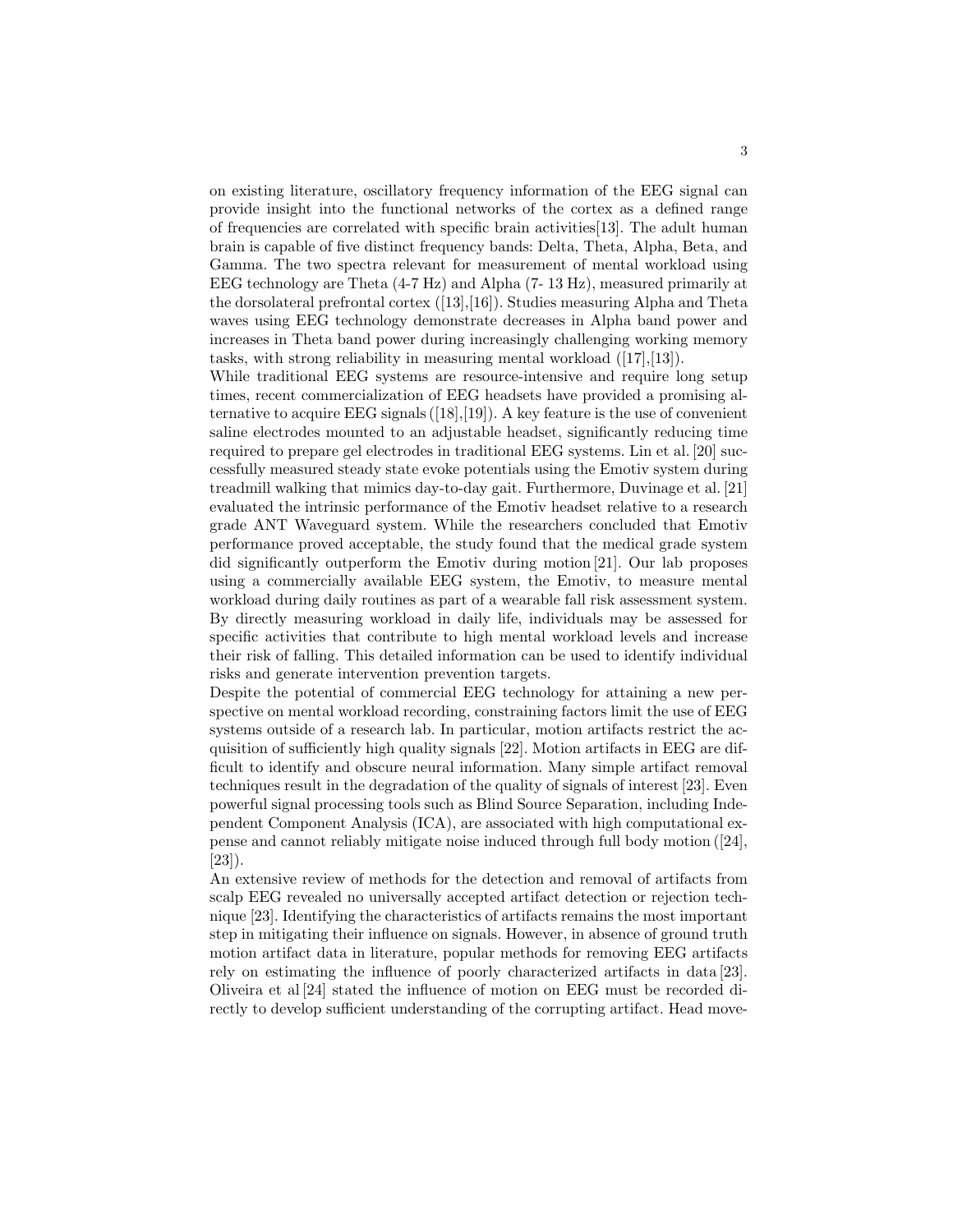ment during gait has been well-examined with the strongest correlation found in the vertical axis of motion ([25], [26]). Oliveira et al. [24] attempted to model motion artifact using a phantom head model on a robotic arm to induce vertical displacement. However, examination of motion artifact from actual human motion remains underexamined.

Using a novel human paradigm, Kline et al. investigated motion artifacts introduced through gait [27]. Physiological signals were blocked using a silicone swim cap such that electrodes of the EEG cap recorded only motion artifact. Using an accelerometer was incorporated into the system to measure head acceleration, regression techniques were applied to create a linear model relating head movement and motion artifact [27]. However, the authors concluded walking speed and did not yield a strong linear relationship to head acceleration.



Fig. 1. Model of proposed signal processing technique

The current paper describes a study aiming to model gait-induced motion artifact using head acceleration by applying time- and frequency-based system identification techniques. We aim to simulate an accurate representation of the EEG motion artifact, as represented in Figure 1, given head motion data to facilitate artifact removal techniques. Our research studied a commercially available EEG headset, the Emotiv. We hypothesize that the motion artifact recorded using the swim cap paradigm can be predicted from head acceleration and angular velocity during movement.

#### 2 Materials and Methods

#### 2.1 Materials

The Emotiv EPOC+, produced by Emotiv Inc, is a wireless headset measuring EEG signals at 14 different electrode sites; AF3, F7, F3, FC5, T7, P7, O1, O2, P8, T8, FC6, F4, F8, AF42 (see Figure 2). For recording, the Emotiv EPOC+ does not require conductive gel and increases conductivity of the electrode-skin interface through felt pads soaked in saline solution and secured to the electrodes. Raw EEG data is collected from the Emotiv EPOC+ using software produced by Emotiv Inc.; Emotiv Xavier Pure [18].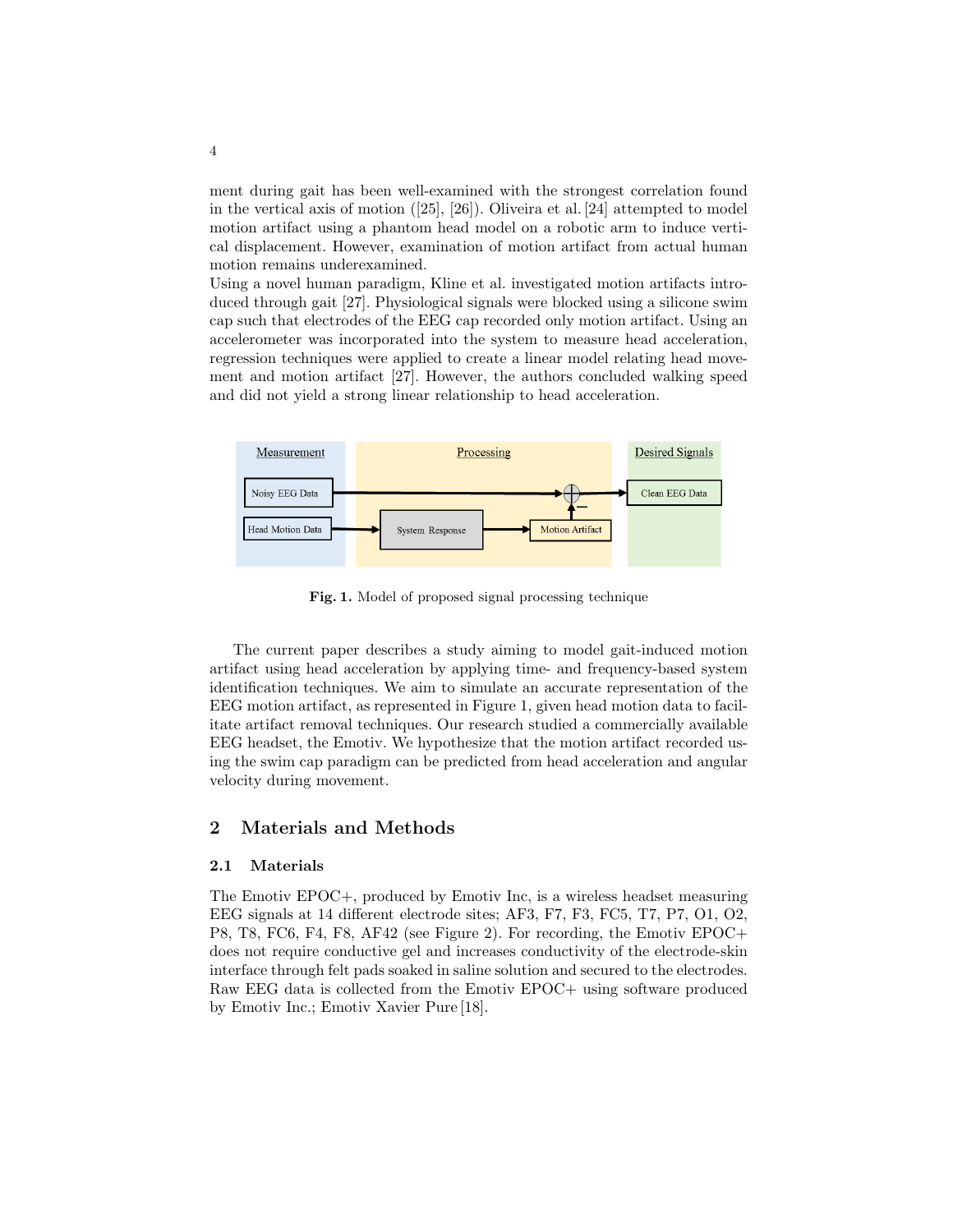

Fig. 2. Layout of Emotiv electrode position

The Emotiv EEG measurement system records tri-axial acceleration with an IMU built into the device [18]. A summary table of Emotiv technical specifications can be found below (see Table 1).

| <b>Technical Specifications</b> | Emotiv System                                   |
|---------------------------------|-------------------------------------------------|
| <b>IMU</b> Signals              | 3D accelerometer, 3D gyroscope, 3D magnetometer |
| <b>IMU Sampling Rate</b>        | $64$ Hz                                         |
| Number EEG of Electrodes 14     |                                                 |
| <b>EEG</b> Sampling Rate        | $128$ Hz                                        |
| Data Transmission               | 2.4 GHz wireless band                           |
| Resolution                      | 14 bit                                          |
| Signal Bandwidth                | $0.2 - 43$ Hz                                   |
| <b>Built in Filters</b>         | 5th order Sinc                                  |
|                                 | 50 Hz and 60 Hz notch                           |
| <b>Battery Life</b>             | 12 hours                                        |

Table 1. Summary of technical specifications of the EEG capture system

#### 2.2 Experimental Setup

Seven healthy young adults, ages 18-25 volunteered to participate in our study. Measurements of head size, which influences the fit of Emotiv headset, and height, which influences gait, were taken. Due to the application of the swim cap as described below, hair thickness variability between participants will not influence data. Refer to Table 2 for physiological characteristics of all the participants. To ensure a typical representation of gait, participants were screened for musculoskeletal injuries and experiencing pain or discomfort during movement.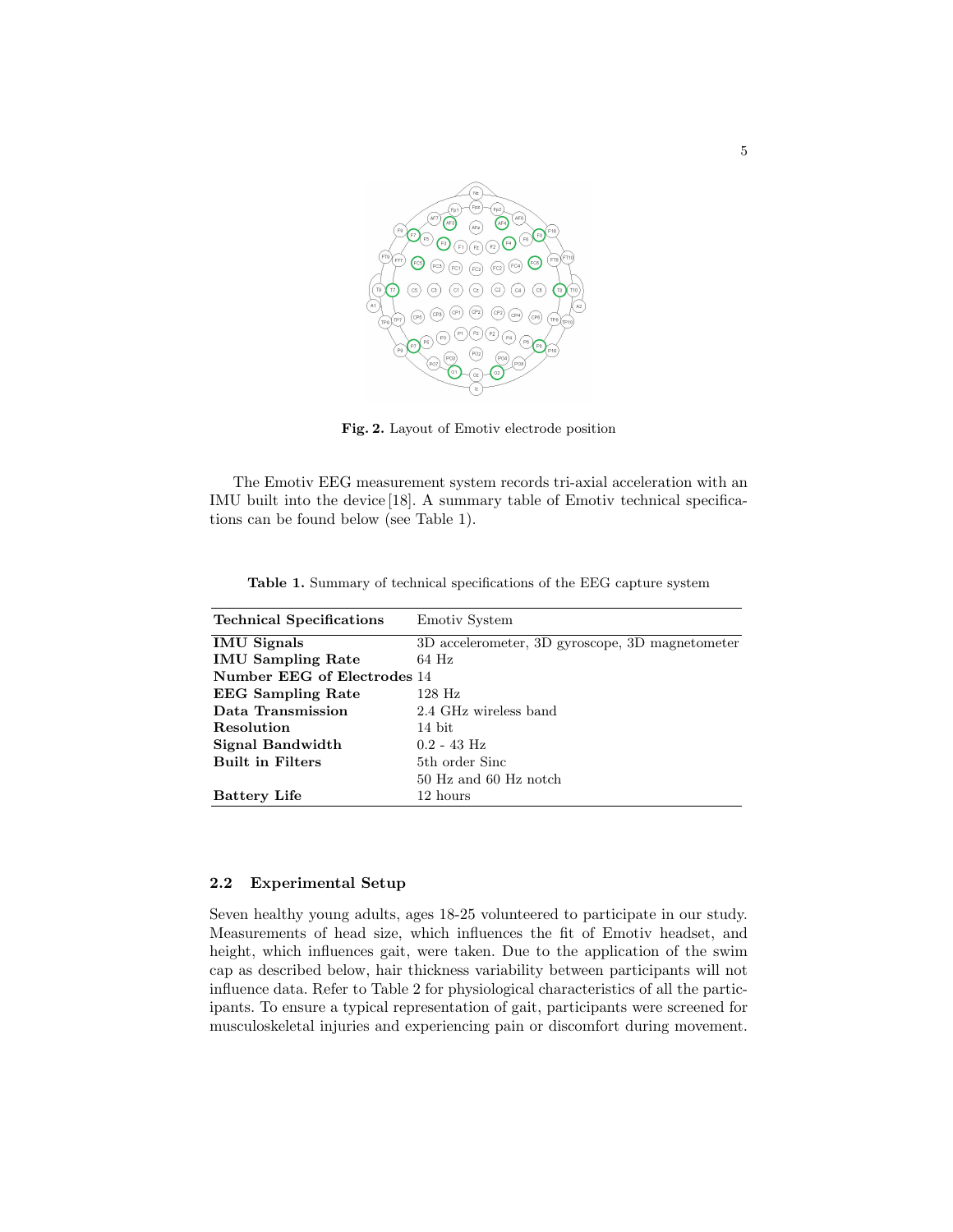Participants were also free of lacerations, abrasions, and contusions on their head due to the potential discomfort arising from contact with the silicone swim cap. Participants self-reported any condition that would exclude them from the study.

|   |    | Study No. Head Circumference $(cm)$ Nasion - Inion $(cm)$ Height $(cm)$ |     |
|---|----|-------------------------------------------------------------------------|-----|
|   | 60 | 40                                                                      | 185 |
| 2 | 57 | 35                                                                      | 170 |
| 3 | 62 | 40                                                                      | 168 |
|   | 59 | 34                                                                      | 165 |
| 5 | 61 | 39                                                                      | 173 |
|   | 58 | 36                                                                      | 185 |
|   | 56 | 34                                                                      | 165 |

Table 2. Participant descriptive characteristics

Following the protocol introduced by Kline et al. [27], a silicon swim cap was used to insulate neural signals from the EEG measurement device. To simulate the conductivity of human skin, the silicone swim cap was wrapped with cotton gauze saturated with conductive gel. Conductivity of the gel soaked gauze was measured using a digital multimeter, gel application was adjusted to ensure the measured conductivity was within the range of dry human skin (0.001-0.1 MΩ) [27]. Emotiv headset was otherwise set up normally per manufacturer's use instructions [18]. In the absence of actual neural signals, the electrodes recorded only signal artifacts [27].



Fig. 3. Illustration of experimental set up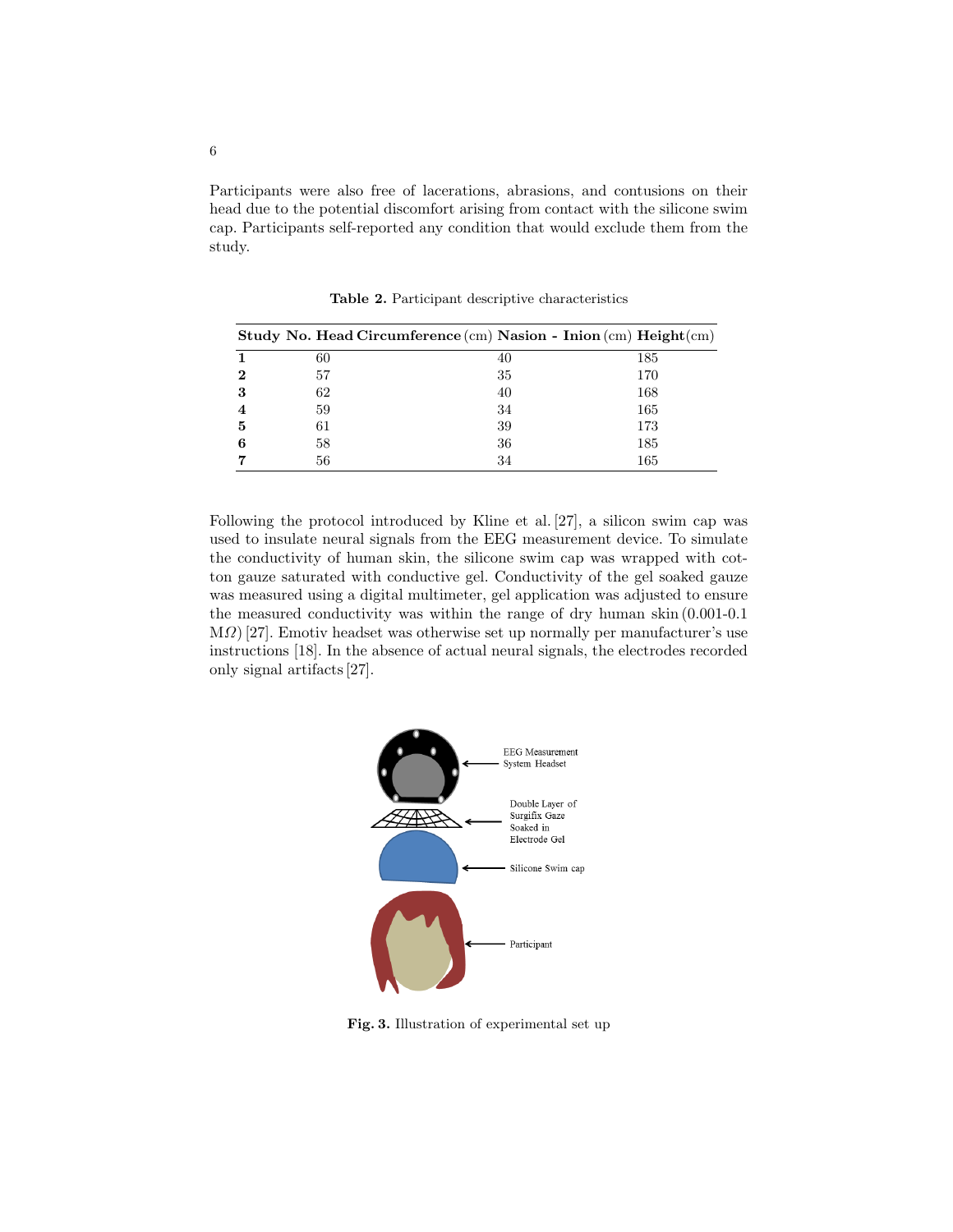#### 2.3 Data Collection Task

Participants were asked to walk on a treadmill with no incline at set speeds for five minutes. Walking speeds were presented at random order and ranged from very slow to a brisk pace. The four speeds participants walked at were: 1.4 km/h, 2.9 km/h, 4.32 km/h and 5.86 km/h, each speed is defined as a separate trial during the data collection session. At the start of each trial, prior to initiating the treadmill speed, patients performed three double footed jumps. The purpose of the jumps was to clearly segment each trial, and to synchronize pressure insoles worn by the participant (not used in the current study). After a walking trial of 5 minutes, the treadmill was stopped and the participant performed another set of five double footed jumps.

#### 2.4 Data Processing and Analysis

Collected EEG and head motion data were processed offline using MathWorks' MatLab R2016a [28]. Each trial was segmented into individual trials (4 trials corresponding to the different walking speeds). Using a least squares filter design tool from MatLab, a 4-15 Hz bandpass finite impulse response (FIR) filter was applied to EEG signals (focusing on Alpha and Theta frequencies).

Cross correlation was performed to evaluate which motion signal best represented the energy of the noise data obtained from the electrodes. In performing cross-correlation of each X,Y, and Z axes of the accelerometer and gyroscope data between each electrode channel data, the Y axis accelerometer consistently yielded the highest correlations. Supported by previous research reporting similar observations [26], Y axis acceleration was used for the rest of data analysis to represent head movement.

Motion induced artifact and head movement data were then detrended to remove offsets introduced through filtering. We employed time and frequency domain system identification techniques to model the introduction of motion artifact into EEG measurements.

Time Domain Analysis. The impulse response function (IRF) provides insight into structure of a system as the time domain representation of a system transfer function [29], [30]. Let  $h(i)$  represent an IRF such that a linear system is represented by

$$
y(t) = \Delta t \sum_{t=0}^{T} h(i) u(t - i)
$$
 (1)

where  $u$  and  $y$  represent the discrete input and output signals, respectively. The IRF, as defined in Equation 1, provides a mathematical representation for analysis of the relationship between movement and noise. In the current study, a correlational approach was used to estimate the IRF through the use of the System Identification Toolbox in MatLab [28].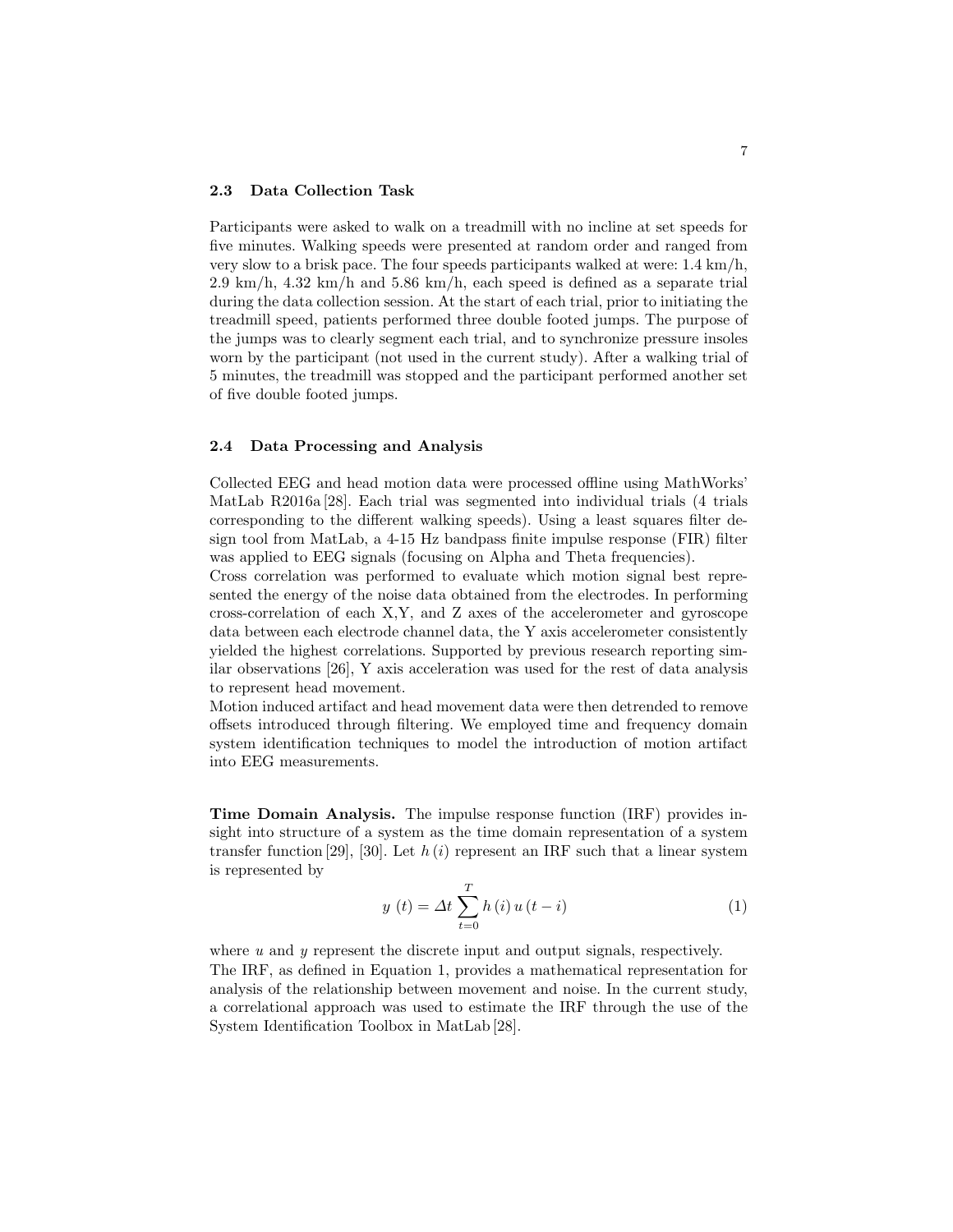Time–Frequency Domain Analysis. Due to the periodic nature of the gait cycle, head motion and motion artifact attained during gait are non-stationary signals and simple time and frequency representations may be unlikely to accurately represent the system response [23]. Furthermore, nonlinear relationships may also hinder accurate IRF estimation. To address these limitations, time resolution wavelets provided in frequency analysis were utilized.

The wavelet transform provides an advantage over time domain system identification techniques in the ability to model non-linearities [31]. Defined in Equation 5, the wavelet transform provides information with respect to a signal  $x(t)$  at various time resolutions. This is accomplished by decomposing a signal into various orthogonal wavelets that are derived from a mother wavelet that is shifted in time and scale [32]. In Equations 2 through to 7, s represents the scale factor of the wavelet, and  $\tau$  represents the time location of the wavelet. There are many different mother wavelet forms. In our analysis we chose a Morlet Wavelet that is characterized as a symmetric impulse as many signals and artifacts produced through mechanical dynamics of movement and vibration can be represented by impulses [32]. The Morlet Wavelet is defined in Equation 2.

$$
\psi_{s,\tau}(t) = \exp\left(\frac{-\beta^2 (t-\tau)^2}{s^2}\right) \cos\left(\frac{\pi (t-\tau)}{s}\right) \tag{2}
$$

$$
As \ \beta \to 0 \ \psi_{s,\tau}(t) \approx \cos(\frac{\pi(t-\tau)}{s}) \tag{3}
$$

$$
As \beta \to \infty \ \psi_{s,\tau}(t) \approx \delta(x) \ . \tag{4}
$$

 $\beta$  defines the shape of the wavelet and acts as a balance between resolutions of time and frequency. As  $\beta$  tends to 0 the Morlet Wavelet resembles a cosine function, offering high frequency resolution at the expense of no time resolution. Conversely as  $\beta$  tends to  $\infty$  the Morlet Wavelet resembles a dirac impulse function that offers high time resolution at the expense of no frequency resolution [32].

$$
\mathscr{W}\psi, s, \tau = \langle \psi_{s,\tau}(t), x(t) \rangle = |s|^{-\frac{1}{2}} \int x(t) \psi_{s,\tau}^* dt \quad . \tag{5}
$$

To attain a time-frequency representation of the relationship between motion artifact and head acceleration, the magnitude wavelet coherence was calculated. Wavelet coherence is a measure of correlation between two signals and evaluates the degree of coherence and phase relation at each frequency scale. It is defined in Equation 8 as the function of power cross spectral density, defined in Equation 7, and the power spectral densities, defined in Equation 6. The Magnitude Squared Wavelet Coherence measures, at each point in time, the amount of energy in similar frequencies between two signals [31].

$$
\mathscr{P}_{\psi,s,\tau}\{x(t)\} = \mathscr{W}_{\psi,s,\tau}\{x(t)\} * \mathscr{W}_{\psi,s,\tau}^*\{x(t)\} = |\mathscr{W}_{\psi,s,\tau}\{x(t)\}|^2 \tag{6}
$$

$$
\mathscr{X}_{\psi,s,\tau}\{x(t),y(t)\}=\mathscr{W}_{\psi,s,\tau}^*\{x(t)\}*\mathscr{W}_{\psi,s,\tau}\{y(t)\}\tag{7}
$$

$$
\mathscr{C}_{\psi,s,\tau}\{x(t),y(t)\} = \left| \frac{(|\mathscr{X}_{\psi,s,\tau}\{x(t),y(t)\}|)}{(|\mathscr{P}_{\psi,s,\tau}\{x(t)\}\mathscr{P}_{\psi,s,\tau}\{y(t)\}|)^{\frac{1}{2}}} \right|^2 \quad . \tag{8}
$$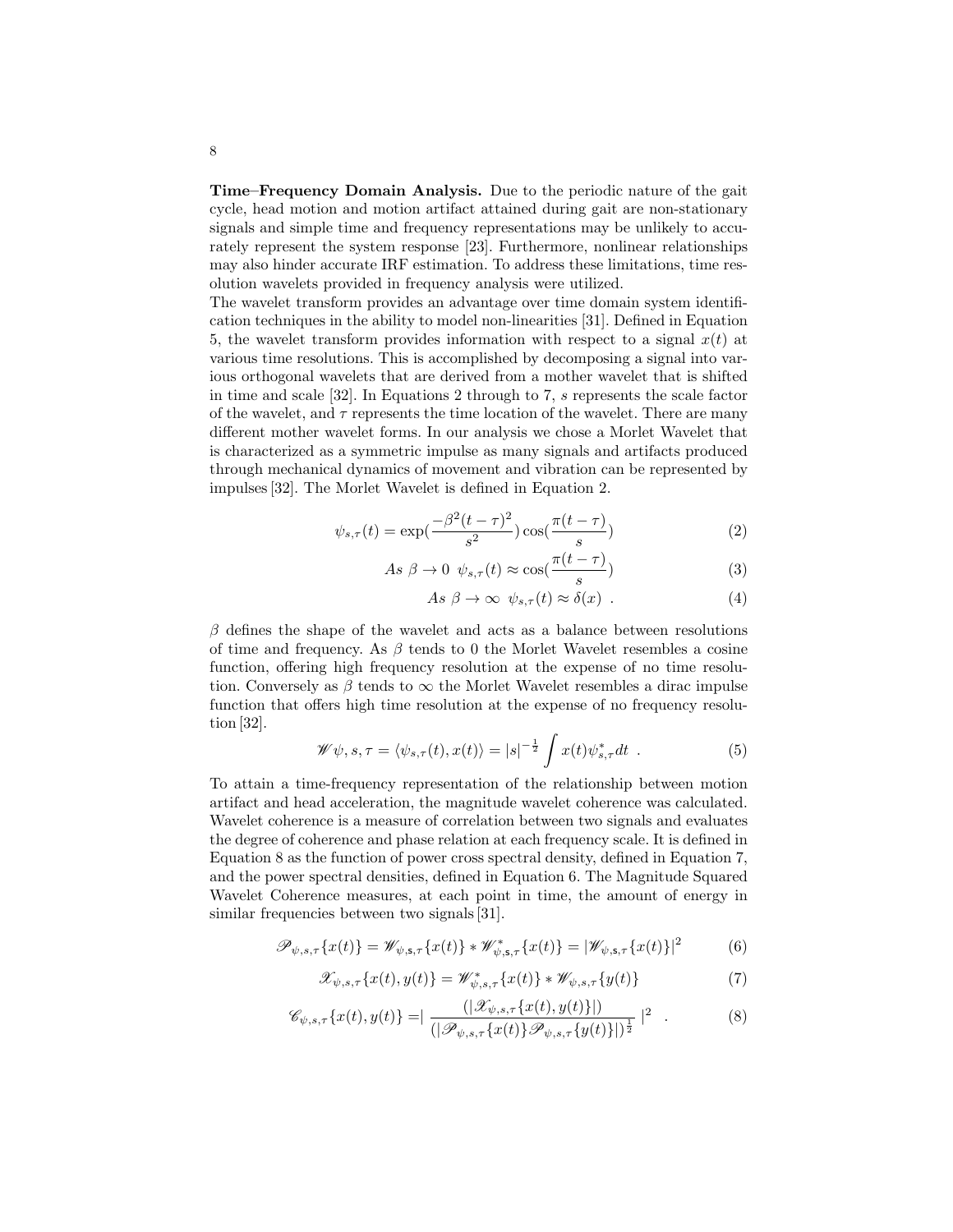Signal to Noise Ratio. The calculation of the signal to noise ratio (SNR) is a measure of the power of the neural signal relative to the power of the noise. It is calculated as the ratio of summed squared magnitude of signal,  $X$ , to that of the noise,  $K$ , measured in decibels.

$$
SNR = 10 * log_{10} \left( \frac{\sum_{n=1}^{N} X_n^2}{\sum_{n=1}^{N} K_n^2} \right) .
$$
 (9)

The isolated noise data collected as described above (i.e., swim cap paradigm) was used to estimate noise levels. Estimates of the neural signal magnitude were calculated from previously collected data using the Emotiv system from 7 different healthy, young adult participants performing a memory task while sitting stationary (i.e., minimal motion artifact).

# 3 Results

Due to significance in measuring mental workload and relatively large signal magnitudes, electrode sites AF3 and AF4 will be highlighted in the Results. Positioned over the dorsolateral prefrontal cortex, AF3/4 has been associated through fMRI and FNIRS studies to produce the large changes in activity correlated with varying levels of mental workload [16]. Furthermore, signals isolating motion artifact acquired in the current study from AF3/4 were large compared to most other sites. Hence, we focus on identification results for these electrodes as a representative cases for all sites.

#### 3.1 Analysis of Walking Trials

Time Domain Analysis. An estimate of a linear system relating head movement and motion artifact was generated by the impulse response function (IRF), calculated as in Equation 1. Fit of the IRF model was determined by comparing between predicted outputs using the IRF model and the measured outputs of the system (i.e., electrode noise) using Percentage Fit. Equation 10 describes the calcuation used where Ym is measured output, Ys is simulated output, and  $\overline{Ym}$ is the mean of the measured output.

$$
PercentageFit = 100 \left( 1 - \frac{|Ym - Ys|}{|Ym - \overline{Ym}|} \right)
$$
 (10)

An IRF is estimated and evaluated for each electrode site of the Emotiv, for every trial of different speed, per participant. Table 3 summarizes the noise magnitude, percent fit, and SNR for each site at 4.3 km/h walking speed. Magnitude of the measured electrode noise is represented in the root mean squared (RMS) value at each site. Figure 4 allows for a visual comparisons between the measured and simulated signals of site AF3.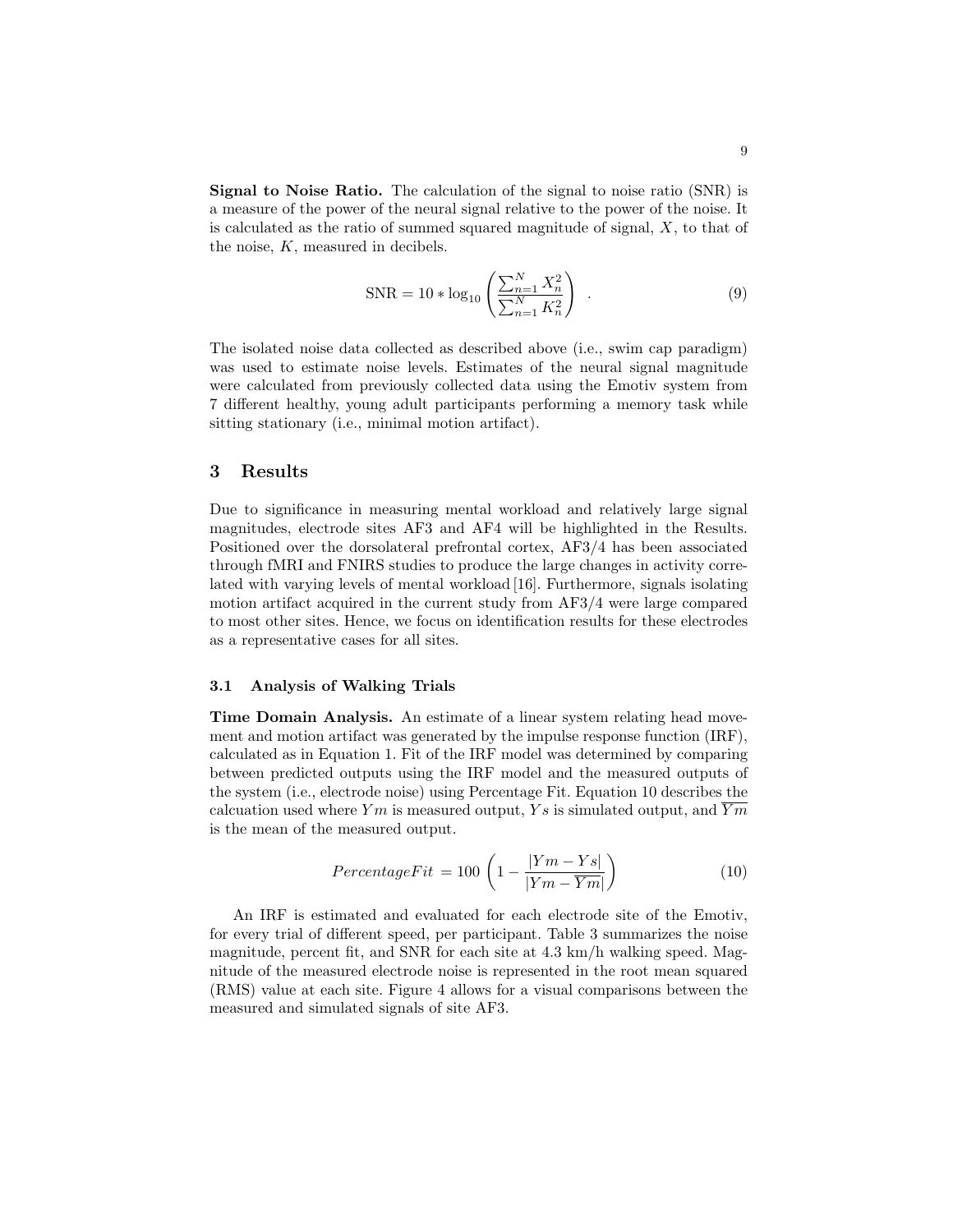Table 3. Measured noise magnitude, percentage fit (see Equation 10) between the simulated and true system output, and signal to noise ratio (SNR) averaged across all participants at walking speed of 4.32 km/h

| Site   AF3 F7 F3 FC5 T7 P7 O1 O2 P8 T8 FC4 F4 F8 AF4                                                                          |  |  |  |  |  |  |  |
|-------------------------------------------------------------------------------------------------------------------------------|--|--|--|--|--|--|--|
| Noise RMS 24.1 16.9 7.7 6.2 9.0 6.7 6.3 5.6 5.0 6.0 7.2 27.3 4.2 5.3                                                          |  |  |  |  |  |  |  |
| Percent Fit   9.0 3.6 6.3 7.9 4.1 3.3 1.1 2.1 4.8 5.8 4.3 3.9 5.7 6.1                                                         |  |  |  |  |  |  |  |
| $\begin{tabular}{ cccccccccccc cccc } SNR & & 20 & 12 & 10 & 13 & 17 & 9 & 11 & -1 & 9 & 13 & 8 & 11 & 19 & 14 \end{tabular}$ |  |  |  |  |  |  |  |
| SNR SD 3 3 3 2 2 2 2 2 2 2 2 2 2 4 3                                                                                          |  |  |  |  |  |  |  |



Fig. 4. Impulse response function (IRF) model simulation of electrode noise alongside measured electrode noise for site AF3 (4.742% fit)

In general, the linear IRF models yielded poor representations of the electrode noise measured during the walking trials indicated by low Percent Fit values displayed in Table 3. As a measure of the potential impact of the motion artifact noise associated with gait, SNR values indicate a high power of neural signal (measured from participants performing a memory task while stationary, see Signal to Noise Ratio section) relative to motion artifact (i.e., noise). As seen in Table 3, high signal magnitudes (8-20 times greater than noise levels) were observed consistently across all locations with the exception of the electrode position O2. Table 4 expands Table 3 results of sites AF3 and AF4 across all the time trials.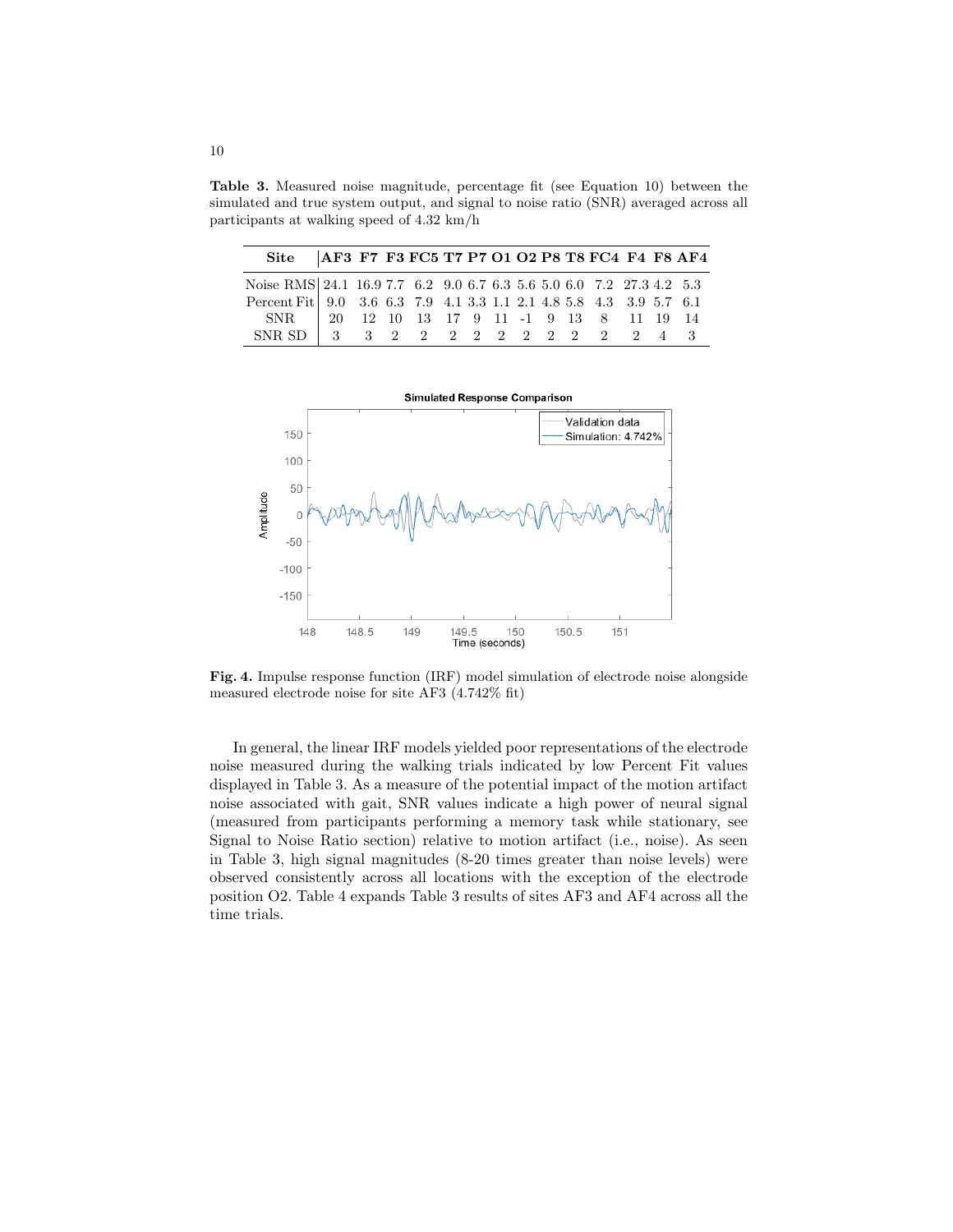| $Speed(km/h)$ AF3 Noise AF3 Percent AF4 Noise AF4 Percent |            |      |            |      |
|-----------------------------------------------------------|------------|------|------------|------|
|                                                           | <b>RMS</b> | Fit. | <b>RMS</b> | Fit. |
| 1.4                                                       | 8.57       | 10.2 | 19.20      | 5.4  |
| 2.9                                                       | 16.27      | 9.4  | 7.95       | 3.7  |
| 4.3                                                       | 24.14      | 9.0  | 5.32       | 6.1  |
| 5.8                                                       | 21.72      | 72   | 17.49      | 5.29 |

Table 4. Noise magnitude (RMS) and percent fit between the simulated and measured output averaged across all participants by walking speed for AF3 and AF4

Time-Frequency Domain Analysis. Figure 5 exhibits the wavelet coherence magnitude, as defined in equations 2 to 8, between head motion measured during a gait speed of 4.3 km/h, and motion artifact measured at site AF3. The value of 1, denoted in Figure 5 by bright yellow, represents the strongest possible wavelet coherence between the two signals, while a value of 0, denoted by deep blue in Figure 5, denotes no coherence. A strong coherence indicates similar energy present in the signal occurring at the same frequency and phase[31]. As shown in Figure 5 there exists regions of strong coherence between the head motion and motion artifact signals in the low frequency range of approximately 0.02 Hz to 1 Hz at various periods of time.



Fig. 5. Time varying wavelet coherence between motion induced artifact signal and z-axis head movement at a walking speed of 4.3 km/h at AF3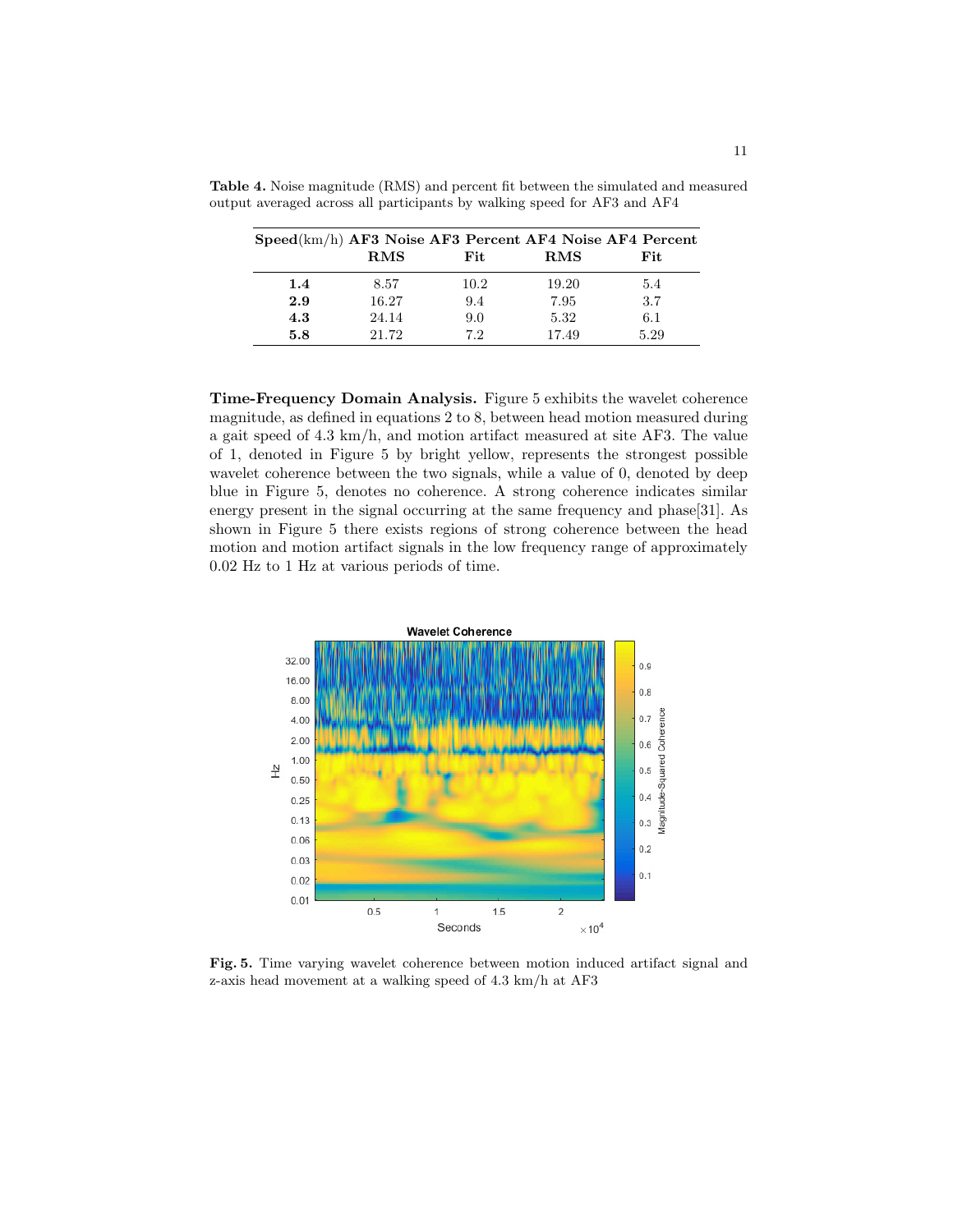#### 3.2 Analysis of Jumps

Periods at which high coherence between head motion and electrode noise were observed in Figure 5 corresponded to times of high head motion amplitude. Given this observation, we hypothesized a strong relationship between head motion and motion artifact only when motion exceeds a threshold (i.e., dead-zone). To test whether this type of nonlinear relationship exists, we chose to specifically examine data recorded during times of known increased head motion. For this we used data collected during the jumps participants performed, collected initially for the purpose of segmenting each trial.

Figure 6 plots the wavelet coherence magnitude, during a series of jumps, between head motion and electrode noise measured at electrode position AF3. It can be observed that high amplitude head movement elicits a high coherence with electrode noise in all frequency components in the period of jumps (between 1-2.5 seconds). Table 5 shows the Percentage Fit of the electrode noise simulation for every electrode site averaged across all the jumps of all the participants.



Fig. 6. Time varying wavelet coherence between AF3 site electrode motion induced artifact signal and z-axis head movement measured during a series of jumps

Using the jump data, IRFs were used to model and simulate electrode noise given the recorded head movement. Figure 7 provides a visual comparison between the measured and simulated noise signals of AF3 electrode position.

Compared to percent fits from the gait data (10.2% or less), the high amplitude motions yielded significantly more accurate simulations of electrode noise with little variance between electrode sites, as observed in Table 5.

12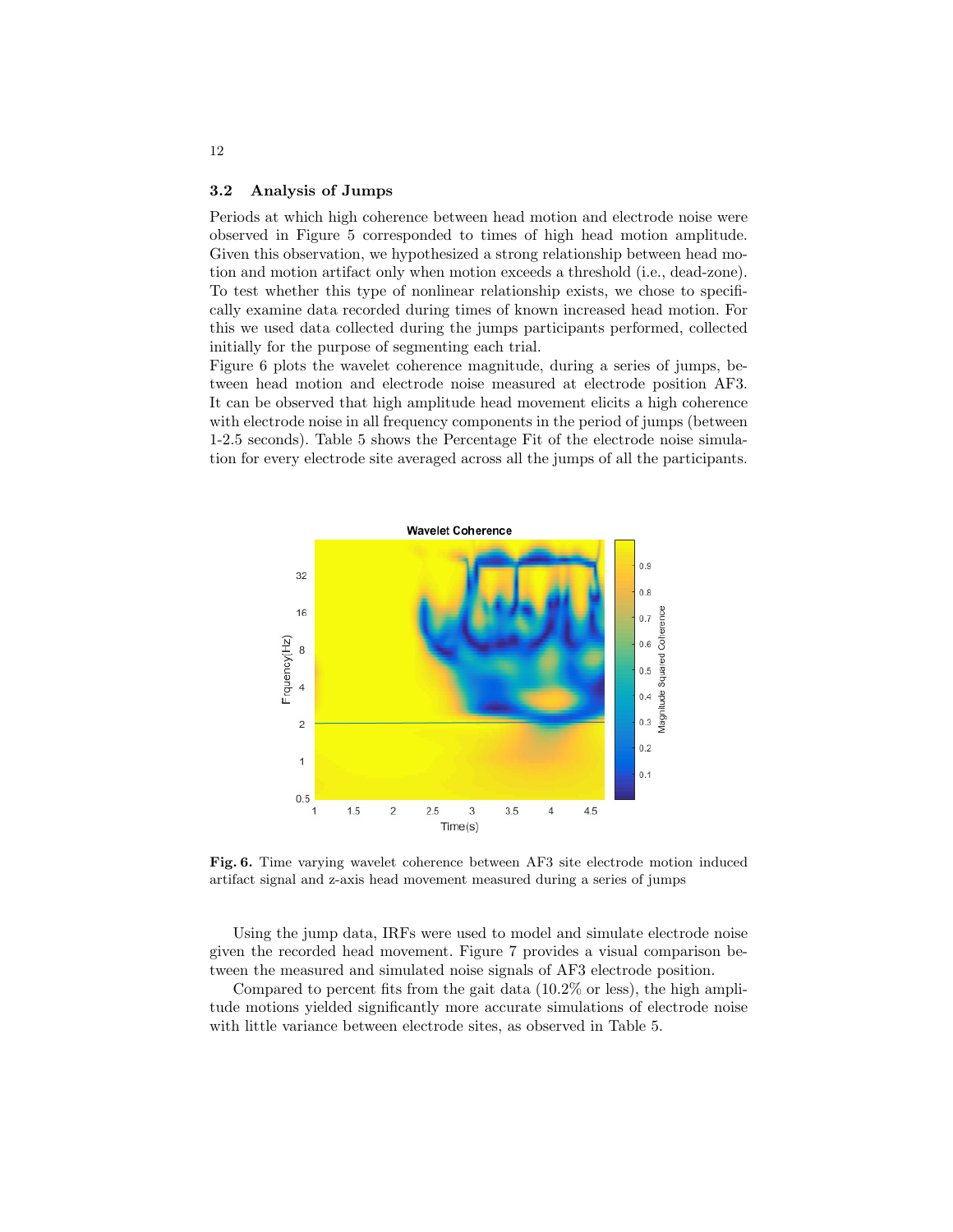

Fig. 7. Impulse response function (IRF) estimate of electrode noise alongside measured electrode noise for site AF3 during jumps (75.04% fit)

Table 5. Display of the Percentage Fit (see Equation 10) between the simulated and true system output averaged across all participants measured during participants performing jumps

| Site   AF3 F7 F3 FC5 T7 P7 O1 O2 P8 T8 FC4 F4 F8 AF4                            |  |  |  |  |  |  |  |
|---------------------------------------------------------------------------------|--|--|--|--|--|--|--|
| Percent Fit 73.6 71.7 71.6 72.2 67.8 70.7 71.3 74.3 71 71.8 71.8 71.8 71.9 72.4 |  |  |  |  |  |  |  |

# 4 Discussion

In this study, we hypothesized that motion artifact noise introduced to the EEG signal is the result of electrode motion in relation to the input of head movement. Using the protocol described above in Materials and Methods, motion artifact noise was isolated and collected from Emotiv electrodes using a swim cap paradigm. Head motion was measured using a 3D accelerometer built into the Emotiv device[18]. The z-axis of the accelerometer (i.e., vertical plane) was determined as the strongest influence to electrode noise, and was used to model head movement during gait.

Impulse response functions (IRF) were estimated to model the relationship between head movement and motion artifact measured by the Emotiv system during the walking trials, with poor results (no greater than 10.2% fit). The lack of ability to produce a linear model to accurately simulate motion artifact may be attributed to the non-linear nature of the signal.

Using a Time-Frequency analysis, the magnitude square coherence was calculated between electrode noise and head motion. Wavelet transforms are better suited for modelling non-linearities than the IRF method [33]. As such, results of the magnitude squared wavelet coherence, visually depicted in Figure 5, provide insight as to how the frequency and time components of noise relate to head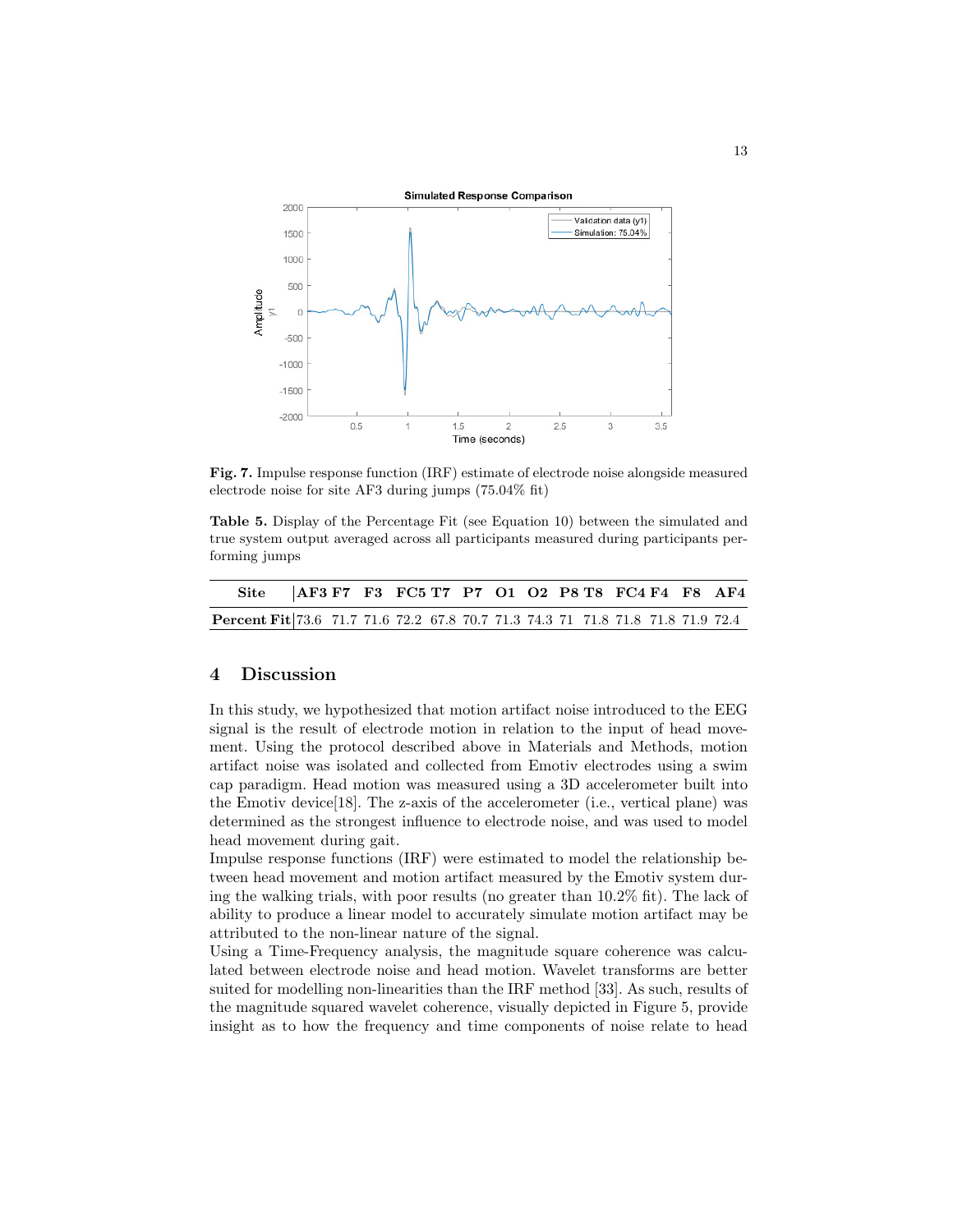movement. We observed that head movement influenced noise greatest at low frequencies; below the 1 Hz frequency range. This finding may be attributed to the influence of body movement, as opposed to impact due to heel strike, as the primary origin of EEG motion artifact. Head movement was also shown to influenced noise greater in certain time regions.

In reviewing data to determine possible causes for coherence varying across time, regions of high coherence corresponded to regions of high amplitude accelerations. This was attributed to a non-linearity in the relationship between electrode noise and head movement of a dead-zone, indicating that head movement must be at a certain amplitude threshold before it is reflected in electrode noise. To examine this phenomenon further we analyzed data collected during a known region of high head movement amplitude: as participants performed jumps. Initially used as a method to segment walking trials, the jump data provided sufficient EEG and accelerometer recording of high amplitude head movement data. Displayed in Figure 6 coherence between electrode noise and head movement was greatly increased during the jumps relative to the coherence observed during walking trials. Furthermore the IRF system model was able to simulate electrode noise given head motion data with accuracies ranging between 68% to 74% as shown in Table 5. The success in modelling electrode noise using the IRF indicates that, with a certain amplitude of movement, electrode noise is linearly related to head motion. Based on these findings, future research to identify the threshold at which electrode noise linearly relates to head motion is warranted.

The data collection protocol used in this study allows for a measurement of EEG signals that are composed solely of system noise isolated from all neurophysiological signals. As there is no literature reporting ground truth data for noise of EEG systems, this noise data has potential to provide new insights into EEG signal processing [23]. Using the ground truth noise data of the Emotiv system affords estimates of the SNR attained by the Emotiv in measuring EEG signals at the frequencies relevant for measuring mental workload;  $4Hz - 15Hz$  [13]. The SNR estimates show that EEG signals recorded from the Emotiv held 8 to 20 times the power of the noise level (Table 3). This high SNR result had the notable location exception of electrode O2, which consistently performed poorly. Due to the variance in head sizes and shapes between participants, it is unlikely that this location dependency is caused by the variance in pressure fit of the Emotiv headset.

The high SNR findings from this study support the potential use of the Emotiv system for measuring mental workload during ambulatory activities. In particular, the region with the most relevance to measuring mental workload is the dorsolateral prefrontal cortex that correspond to electrodes at positions AF3 and AF4 [16]. As shown in Table 3, SNR estimates are 20 and 14 for AF3 and AF4, respectively, strongly support the use of these sites to measure mental workload.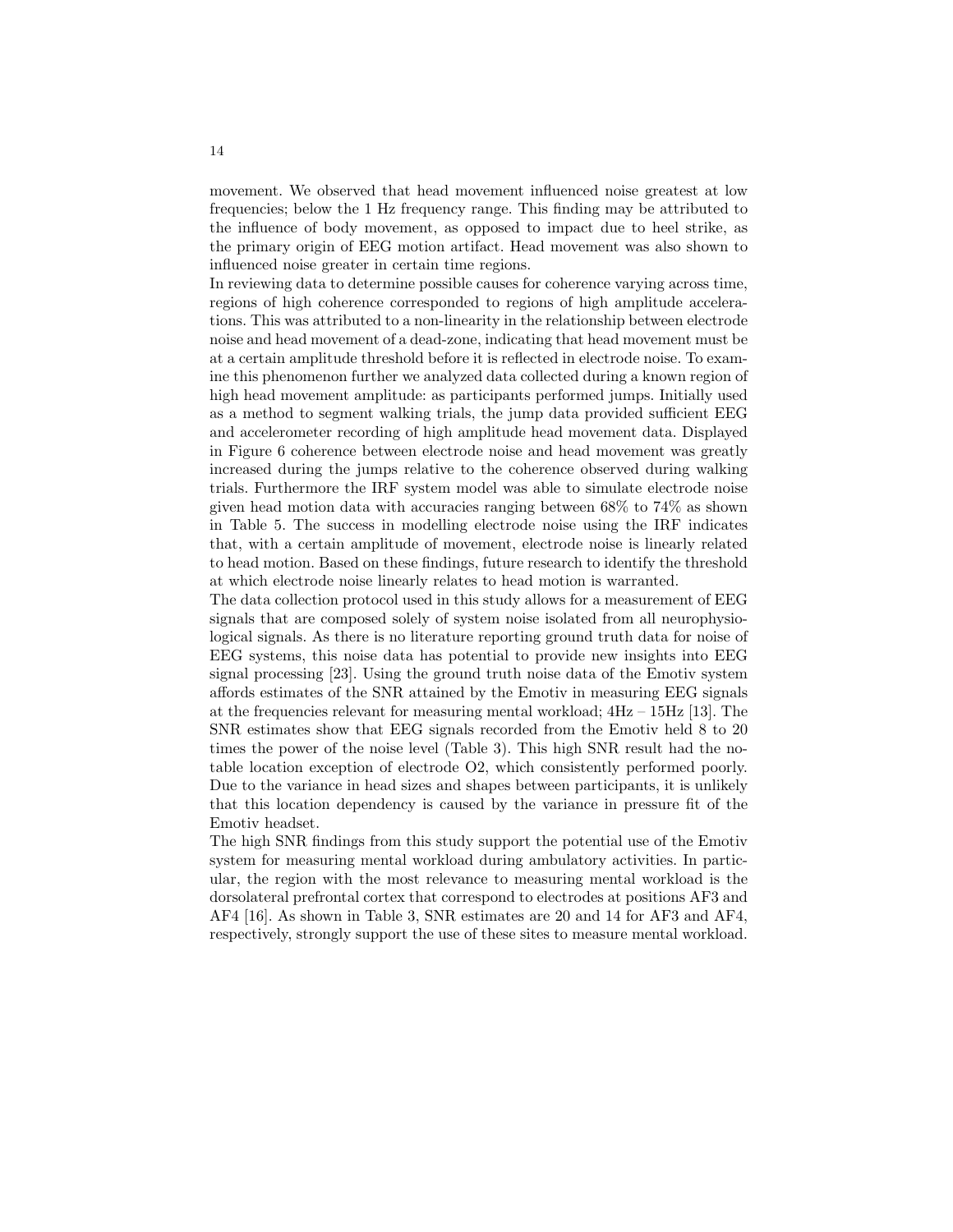# 5 Conclusion

The time domain linear system identification of impulse response functions failed to provide an accurate model for simulating motion artifact introduced through head motion during walking. Electrode noise pertaining to regions of high movement amplitude were, however, modelled with a high accuracy using linear system identification. Forthcoming efforts will investigate the amplitude threshold of movement needed to achieve a linear relationship between head motion and EEG electrode noise. Using the obtained ground truth EEG signal noise data, SNR of the Emotiv system was calculated yielding high results in the location and frequencies relevant in measuring mental workload. In measuring mental workload during walking with the Emotiv headset, we are confident EEG signal noise arising from gait motion will not prove a significant limitation.

# References

- 1. M. Montero-Odasso, J. Verghese, O. Beauchet, and J. Hausdorff, "Gait and cognition: A complementary approach to understanding brain function and the risk of falling," Progress in Geriatrics, 2012.
- 2. M. E. Tinetti, C. Gordon, E. Sogolow, P. Lapin, and E. H. Bradley, "Fall-Risk evaluation and management: Challenges in adopting geriatric care practices," The Gerontologist, vol. 46, pp. 717–725, Dec. 2006.
- 3. W. H. Organization, "WHO global report on falls prevention in older age," tech. rep., World Health Organisation, 2007.
- 4. M. R. C. Hendriks, S. M. A. A. Evers, M. H. C. Bleijlevens, J. C. M. van Haastregt, H. F. J. M. Crebolder, and J. T. van Eijk, "Cost-effectiveness of a multidisciplinary fall prevention program in community-dwelling elderly people: A randomized controlled trial (ISRCTN 64716113)," International Journal of Technology Assessment in Health Care, vol. 24, pp. 193–202, Apr. 2008.
- 5. M.-R. Lin, S. L. Wolf, H.-F. Hwang, S.-Y. Gong, and C.-Y. Chen, "A randomized, controlled trial of fall prevention programs and quality of life in older fallers," Journal of the American Geriatrics Society, vol. 55, pp. 499–506, Apr. 2007.
- 6. S. R. Lord, A. Tiedemann, K. Chapman, B. Munro, S. M. Murray, M. Gerontology, G. R. Ther, and C. Sherrington, "The effect of an individualized fall prevention program on fall risk and falls in older people: A randomized, controlled trial," Journal of the American Geriatrics Society, vol. 53, pp. 1296–1304, Aug. 2005.
- 7. P. Palumbo, L. Palmerini, S. Bandinelli, and L. Chiari, "Fall risk assessment tools for elderly living in the community: Can we do better?," PLOS ONE, vol. 10, pp. e0146247+, Dec. 2016.
- 8. M. B. van Iersel, R. P. C. Kessels, B. R. Bloem, A. L. M. Verbeek, and M. G. M. Olde Rikkert, "Executive functions are associated with gait and balance in Community-Living elderly people," The Journals of Gerontology Series A: Biological Sciences and Medical Sciences, vol. 63, pp. 1344–1349, Dec. 2008.
- 9. N. Theill, M. Martin, V. Schumacher, S. Bridenbaugh, and R. Kressig, "Simultaneously measuring gait and cognitive performance in cognitively healthy and cognitively impaired older adults: The basel Motor-Cognition Dual-Task paradigm,' Journal compilation the American Geriatrics Society, 2011.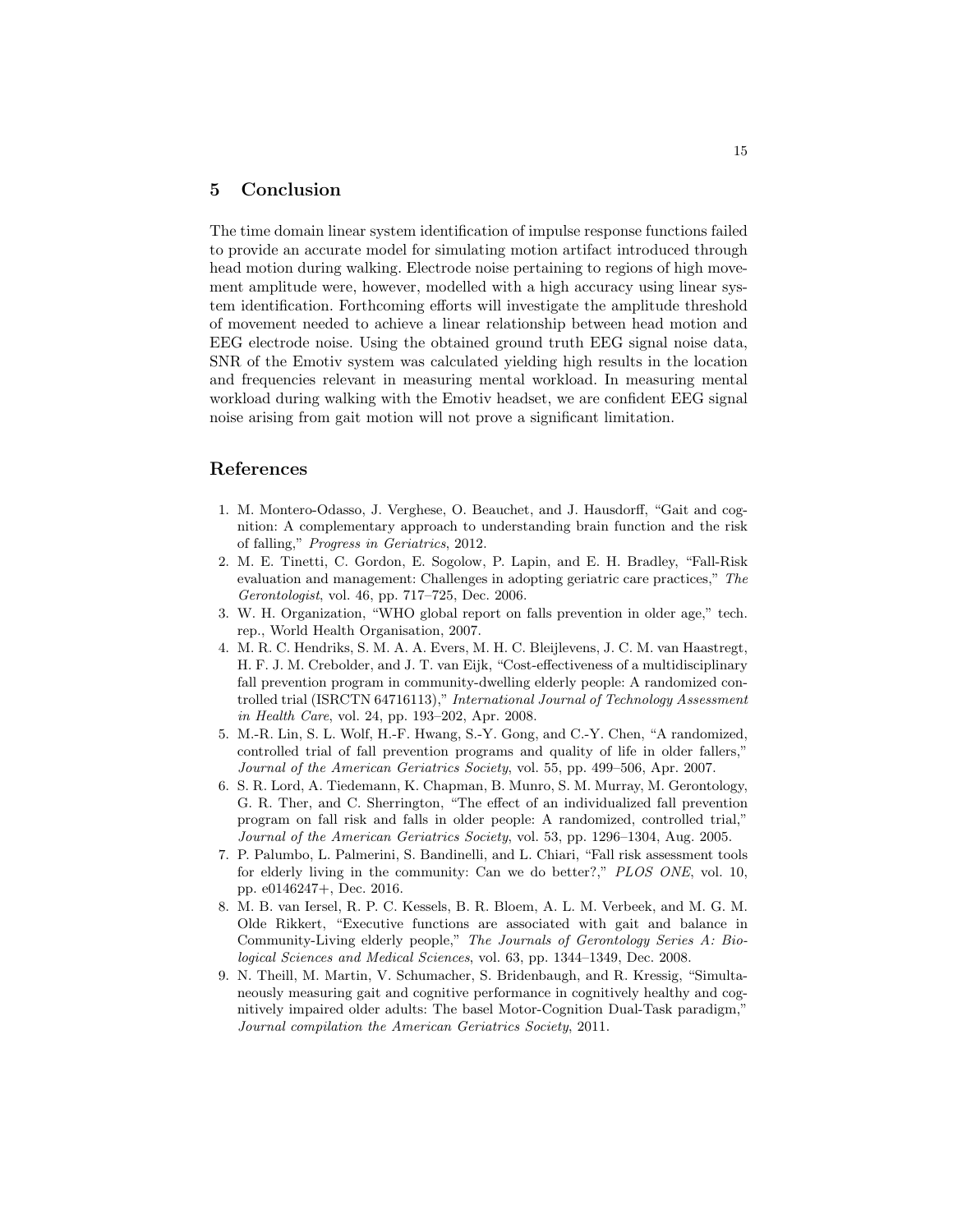- 10. M. Mielke, R. Roberts, R. Savica, R. Cha, D. Druback, T. Christianson, V. Pankratz, Y. Geda, M. Machulda, R. Ivnik, D. Knopman, B. Boeve, W. Rocca, and R. Petersen, "Assessing the temporal relationship between cognition and gait: Slow gait predicts cognitive decline in the mayo clinic study of aging," Journals of Gerontology, 2013.
- 11. R. L. Smith-Ray, S. L. Hughes, T. R. Prohaska, D. M. Little, D. A. Jurivich, and D. Hedeker, "Impact of cognitive training on balance and gait in older adults," Journals of Gerontology, 2013.
- 12. K. K. Sreenivasan, C. E. Curtis, and M. DEsposito, "Revisiting the role of persistent neuralactivity during working memory," Trends in Cognitive Sciences, vol. 18, pp. 82–89, Feb. 2014.
- 13. P. Antonenko, F. Paas, R. Grabner, and T. van Gog, "Using electroencephalography to measure cognitive load," Educational Psychology Review, 2010.
- 14. P. De Sanctis, J. S. Butler, B. R. Malcolm, and J. J. Foxe, "Recalibration of inhibitory control systems during walking-related dual-task interference: A mobile Brain-Body imaging (MOBI) study," NeuroImage, 2014.
- 15. K. Gramann, D. P. Ferris, J. Gwin, and S. Makeig, "Imaging natural cognition in action," International Journal of Psychophysiology, 2013.
- 16. F. A. Fishburn, M. E. Norr, A. V. Medvedev, and C. J. Vaidya, "Sensitivity of fNIRS to cognitive state and load.," Frontiers in human neuroscience, vol. 8, 2014.
- 17. L. K. McEvoy, M. E. Smith, and A. Gevins, "Test-retest reliability of cognitive EEG," lCinical Neurophysiology, 2000.
- 18. E. Inc, "Emotiv EPOC+." www.emotiv.com, 2014. Online; accessed 20-November-2016.
- 19. R. Zink, B. Hunyadi, S. Van Huffel, and M. De Vos, "Mobile EEG on the bike: disentangling attentional and physical contributions to auditory attention tasks," Journal of Neural Engineering, vol. 13, June 2016.
- 20. Y.-P. Lin, Y. Wang, and T.-P. Jung, "Assessing the feasibility of online SSVEP decoding in human walking using a consumer EEG headset," Journal of Neuro-Engineering and Rehabilitation, 2014.
- 21. M. Duvinage, T. Castermans, M. Petieau, T. Hoellinger, G. Cheron, and T. Dutoit, "Performance of the emotiv epoc headset for p300-based applications," BioMedical Engineering OnLine, 2013.
- 22. A. S. Oliveira, B. R. Schlink, W. D. Hairston, P. Koing, and D. P. Ferris, "Proposing metrics for benchmarking novel EEG technologies towards Real-World measurements human neuroscience," Froutiers in Human Neuroscience, vol. 10, May 2016.
- 23. M. K. Islam, A. Rastegarnia, and Z. Yang, "Methods for artifact detection and removal from scalp EEG: A review," Neurophysiologie Clinique/Clinical Neurophysiology, vol. 46, pp. 287–305, Nov. 2016.
- 24. A. S. Oliveira, B. R. Schlink, W. D. Hairston, P. König, and D. P. Ferris, "Induction and separation of motion artifacts in EEG data using a mobile phantom head device," Journal of Neural Engineering, vol. 13, pp. 036014+, June 2016.
- 25. J. J. Kavanagh, S. Morrison, and R. S. Barrett, "Coordination of head and trunk accelerations during walking," European Journal of Applied Physiology, vol. 94, pp. 468–475, July 2005.
- 26. E. Hirasaki, S. T. Moore, T. Raphan, and B. Cohen, "Effects of walking velocity on vertical head and body movements during locomotion," vol. 127, no. 2, pp. 117– 130, 1999.

16